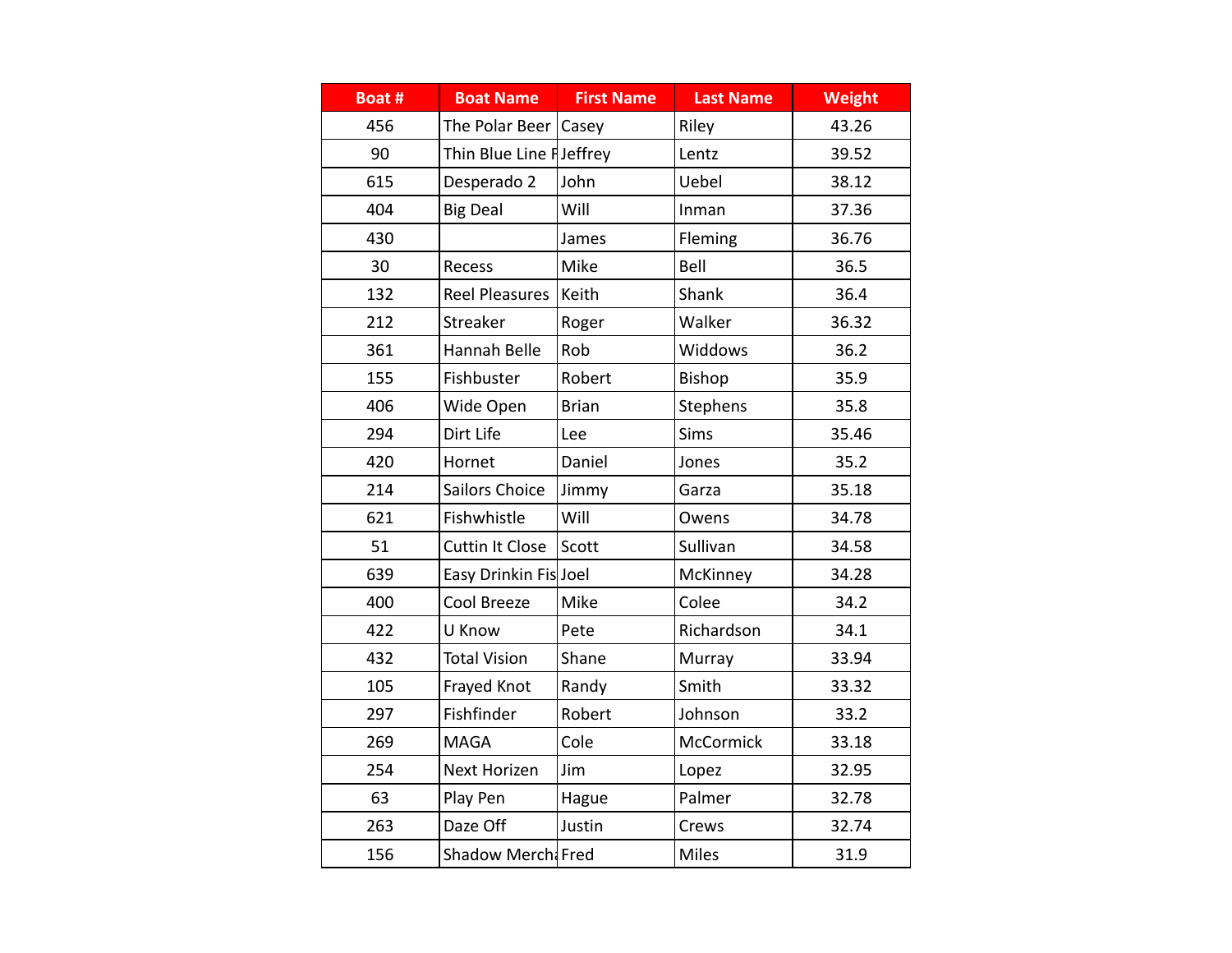| 81<br>Mobetta<br>Elco<br>31.72<br>Carrasco<br>104<br><b>Hall Pass</b><br><b>Bruce</b><br>Hall<br>31.64<br>109<br>No Limit<br>Fletcher<br>31.4<br>Tripp<br>160<br>Debinator 3<br>Rawlinson<br>31.34<br>Darren<br>305<br>The Ringer<br><b>Rick</b><br>Chapman<br>31.22<br>Plumb Fun 2<br>535<br>Mike<br>Crabtree<br>31.18<br>64<br>Rustici<br>II Salty<br>TJ<br>30.74<br>393<br><b>Blue Magic</b><br>30.66<br><b>Steve</b><br>Proctor<br>471<br>Hakuna Matata Keith<br>Wilson<br>30.66<br>293<br>Midnight Hooke Jason<br>30.62<br>Bousquet<br>626<br>Ocean Affair<br>Williams<br>30.5<br>Jeremy<br>426<br>30.46<br>Over the Top<br>Harold<br>Evans<br>328<br>Miska<br>30.16<br>Andrew<br>Limerance<br>168<br><b>Red Finn</b><br>Dalton<br>DeLoach<br>29.74<br>196<br>Cliffs Edge<br>John<br>Westbrooke<br>29.7<br><b>Hells on Reels</b><br>352<br>Kelly<br>Sisk<br>29.56<br>378<br>Reese's Cup<br>Smith<br><b>Styles</b><br>29.52<br>70<br>Wickerbill<br>Paul<br>Traylor<br>29.4<br>436<br>Deckman<br><b>Deck Maneuver Matthew</b><br>29.36<br>453<br>Wilson<br>Geno<br>Haley<br>29.28<br>252<br>Jeff<br>904 Blue Crew<br>29.14<br><b>Betros</b><br>171<br><b>Rite Bite</b><br>Bobby<br>Gatling<br>28.96<br>Head<br>508<br>The Competitio Chris<br>28.96<br>523<br>Saltwater Chall Tim<br>Altman<br>28.8<br>545<br>Tangler<br>28.78<br>Petway<br>Ty<br><b>Reel Life</b><br>Charles<br>Parks<br>230<br>28.6<br>342<br>El Molo<br>Zach<br>Studivant<br>28.46 |  |  |  |
|----------------------------------------------------------------------------------------------------------------------------------------------------------------------------------------------------------------------------------------------------------------------------------------------------------------------------------------------------------------------------------------------------------------------------------------------------------------------------------------------------------------------------------------------------------------------------------------------------------------------------------------------------------------------------------------------------------------------------------------------------------------------------------------------------------------------------------------------------------------------------------------------------------------------------------------------------------------------------------------------------------------------------------------------------------------------------------------------------------------------------------------------------------------------------------------------------------------------------------------------------------------------------------------------------------------------------------------------------------------------------------------------------------------------------------------------------------|--|--|--|
|                                                                                                                                                                                                                                                                                                                                                                                                                                                                                                                                                                                                                                                                                                                                                                                                                                                                                                                                                                                                                                                                                                                                                                                                                                                                                                                                                                                                                                                          |  |  |  |
|                                                                                                                                                                                                                                                                                                                                                                                                                                                                                                                                                                                                                                                                                                                                                                                                                                                                                                                                                                                                                                                                                                                                                                                                                                                                                                                                                                                                                                                          |  |  |  |
|                                                                                                                                                                                                                                                                                                                                                                                                                                                                                                                                                                                                                                                                                                                                                                                                                                                                                                                                                                                                                                                                                                                                                                                                                                                                                                                                                                                                                                                          |  |  |  |
|                                                                                                                                                                                                                                                                                                                                                                                                                                                                                                                                                                                                                                                                                                                                                                                                                                                                                                                                                                                                                                                                                                                                                                                                                                                                                                                                                                                                                                                          |  |  |  |
|                                                                                                                                                                                                                                                                                                                                                                                                                                                                                                                                                                                                                                                                                                                                                                                                                                                                                                                                                                                                                                                                                                                                                                                                                                                                                                                                                                                                                                                          |  |  |  |
|                                                                                                                                                                                                                                                                                                                                                                                                                                                                                                                                                                                                                                                                                                                                                                                                                                                                                                                                                                                                                                                                                                                                                                                                                                                                                                                                                                                                                                                          |  |  |  |
|                                                                                                                                                                                                                                                                                                                                                                                                                                                                                                                                                                                                                                                                                                                                                                                                                                                                                                                                                                                                                                                                                                                                                                                                                                                                                                                                                                                                                                                          |  |  |  |
|                                                                                                                                                                                                                                                                                                                                                                                                                                                                                                                                                                                                                                                                                                                                                                                                                                                                                                                                                                                                                                                                                                                                                                                                                                                                                                                                                                                                                                                          |  |  |  |
|                                                                                                                                                                                                                                                                                                                                                                                                                                                                                                                                                                                                                                                                                                                                                                                                                                                                                                                                                                                                                                                                                                                                                                                                                                                                                                                                                                                                                                                          |  |  |  |
|                                                                                                                                                                                                                                                                                                                                                                                                                                                                                                                                                                                                                                                                                                                                                                                                                                                                                                                                                                                                                                                                                                                                                                                                                                                                                                                                                                                                                                                          |  |  |  |
|                                                                                                                                                                                                                                                                                                                                                                                                                                                                                                                                                                                                                                                                                                                                                                                                                                                                                                                                                                                                                                                                                                                                                                                                                                                                                                                                                                                                                                                          |  |  |  |
|                                                                                                                                                                                                                                                                                                                                                                                                                                                                                                                                                                                                                                                                                                                                                                                                                                                                                                                                                                                                                                                                                                                                                                                                                                                                                                                                                                                                                                                          |  |  |  |
|                                                                                                                                                                                                                                                                                                                                                                                                                                                                                                                                                                                                                                                                                                                                                                                                                                                                                                                                                                                                                                                                                                                                                                                                                                                                                                                                                                                                                                                          |  |  |  |
|                                                                                                                                                                                                                                                                                                                                                                                                                                                                                                                                                                                                                                                                                                                                                                                                                                                                                                                                                                                                                                                                                                                                                                                                                                                                                                                                                                                                                                                          |  |  |  |
|                                                                                                                                                                                                                                                                                                                                                                                                                                                                                                                                                                                                                                                                                                                                                                                                                                                                                                                                                                                                                                                                                                                                                                                                                                                                                                                                                                                                                                                          |  |  |  |
|                                                                                                                                                                                                                                                                                                                                                                                                                                                                                                                                                                                                                                                                                                                                                                                                                                                                                                                                                                                                                                                                                                                                                                                                                                                                                                                                                                                                                                                          |  |  |  |
|                                                                                                                                                                                                                                                                                                                                                                                                                                                                                                                                                                                                                                                                                                                                                                                                                                                                                                                                                                                                                                                                                                                                                                                                                                                                                                                                                                                                                                                          |  |  |  |
|                                                                                                                                                                                                                                                                                                                                                                                                                                                                                                                                                                                                                                                                                                                                                                                                                                                                                                                                                                                                                                                                                                                                                                                                                                                                                                                                                                                                                                                          |  |  |  |
|                                                                                                                                                                                                                                                                                                                                                                                                                                                                                                                                                                                                                                                                                                                                                                                                                                                                                                                                                                                                                                                                                                                                                                                                                                                                                                                                                                                                                                                          |  |  |  |
|                                                                                                                                                                                                                                                                                                                                                                                                                                                                                                                                                                                                                                                                                                                                                                                                                                                                                                                                                                                                                                                                                                                                                                                                                                                                                                                                                                                                                                                          |  |  |  |
|                                                                                                                                                                                                                                                                                                                                                                                                                                                                                                                                                                                                                                                                                                                                                                                                                                                                                                                                                                                                                                                                                                                                                                                                                                                                                                                                                                                                                                                          |  |  |  |
|                                                                                                                                                                                                                                                                                                                                                                                                                                                                                                                                                                                                                                                                                                                                                                                                                                                                                                                                                                                                                                                                                                                                                                                                                                                                                                                                                                                                                                                          |  |  |  |
|                                                                                                                                                                                                                                                                                                                                                                                                                                                                                                                                                                                                                                                                                                                                                                                                                                                                                                                                                                                                                                                                                                                                                                                                                                                                                                                                                                                                                                                          |  |  |  |
|                                                                                                                                                                                                                                                                                                                                                                                                                                                                                                                                                                                                                                                                                                                                                                                                                                                                                                                                                                                                                                                                                                                                                                                                                                                                                                                                                                                                                                                          |  |  |  |
|                                                                                                                                                                                                                                                                                                                                                                                                                                                                                                                                                                                                                                                                                                                                                                                                                                                                                                                                                                                                                                                                                                                                                                                                                                                                                                                                                                                                                                                          |  |  |  |
|                                                                                                                                                                                                                                                                                                                                                                                                                                                                                                                                                                                                                                                                                                                                                                                                                                                                                                                                                                                                                                                                                                                                                                                                                                                                                                                                                                                                                                                          |  |  |  |
|                                                                                                                                                                                                                                                                                                                                                                                                                                                                                                                                                                                                                                                                                                                                                                                                                                                                                                                                                                                                                                                                                                                                                                                                                                                                                                                                                                                                                                                          |  |  |  |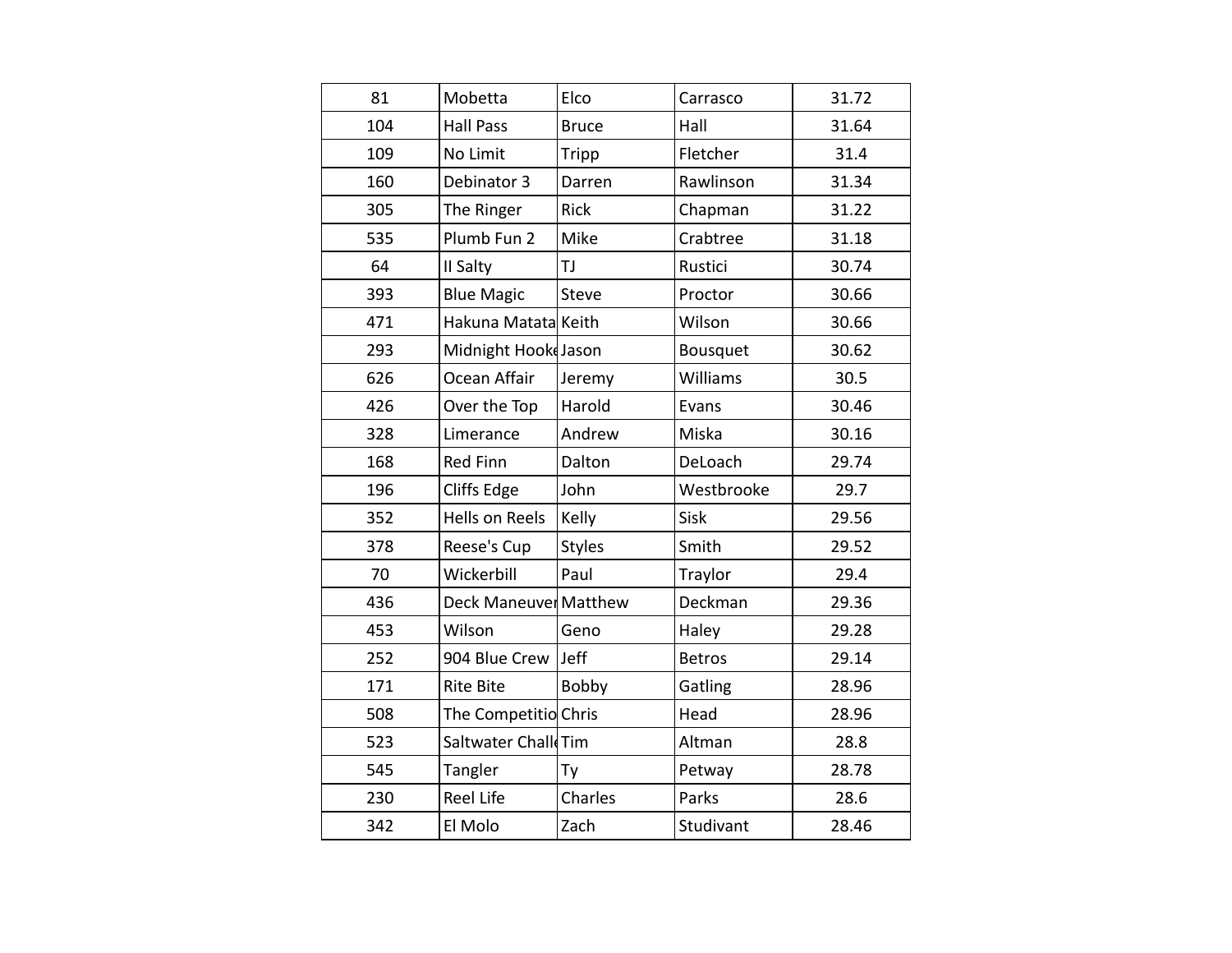| 440 | Roughin It           | Justin         | Cannady        | 28.38 |
|-----|----------------------|----------------|----------------|-------|
| 638 | Salt Rim 2           | Jarvis         | Sheppard       | 28.34 |
| 469 | One Shot             | Cody           | Putnal         | 28.16 |
| 264 | That's How We        | Gene           | <b>Burkes</b>  | 28.16 |
| 66  | Reel Obsession Mike  |                | Murray         | 28.02 |
| 273 | <b>Fat Chance</b>    | <b>Bradley</b> | Williams       | 27.92 |
| 184 | <b>Hammer Time</b>   | Stephen        | Moody          | 27.28 |
| 496 | Hotline              | Gary           | Royce          | 27.06 |
| 281 | Line Money           | Josh           | Price          | 27    |
| 452 | Sea Dation           | <b>Travis</b>  | <b>Daniels</b> | 26.7  |
| 407 | <b>Reel Warrior</b>  | Lyle           | Rose           | 26.64 |
| 216 | Naughty 3            | Timmy          | Yonn           | 26.58 |
| 242 | Yeah Buoy            | <b>Miles</b>   | Ward           | 26.44 |
| 144 | <b>Blondie</b>       | James          | McNab          | 26    |
| 455 | Old Bull             | Jeff           | Holland        | 25.92 |
| 208 | Another Tangle Jerry |                | Moulton        | 25.8  |
| 192 | Chaser               | Tim            | Price          | 25.78 |
| 633 | Gunslinger           | <b>Brandon</b> | Garrison       | 25.72 |
| 331 | Bowdown              | Konnor         | Thomas         | 25.58 |
| 373 | Y-Knot               | Chad           | <b>Burgess</b> | 25.52 |
| 223 | <b>Runnin Skinny</b> | Michael        | Vitki          | 25.44 |
| 197 | <b>Reel Outlaws</b>  | Corey          | Sink           | 25.44 |
| 560 | Baby D               | Chuck          | Lippiatt       | 25.42 |
| 146 | Leeward              | Lee            | Ward           | 25.36 |
| 175 | On Location          | Russell        | Fauth          | 25.32 |
| 276 | <b>Tidal Shot</b>    | Victor         | Jubran         | 25.32 |
| 403 | Backsplash           | Ryan           | DeGrande       | 25.26 |
|     |                      |                |                |       |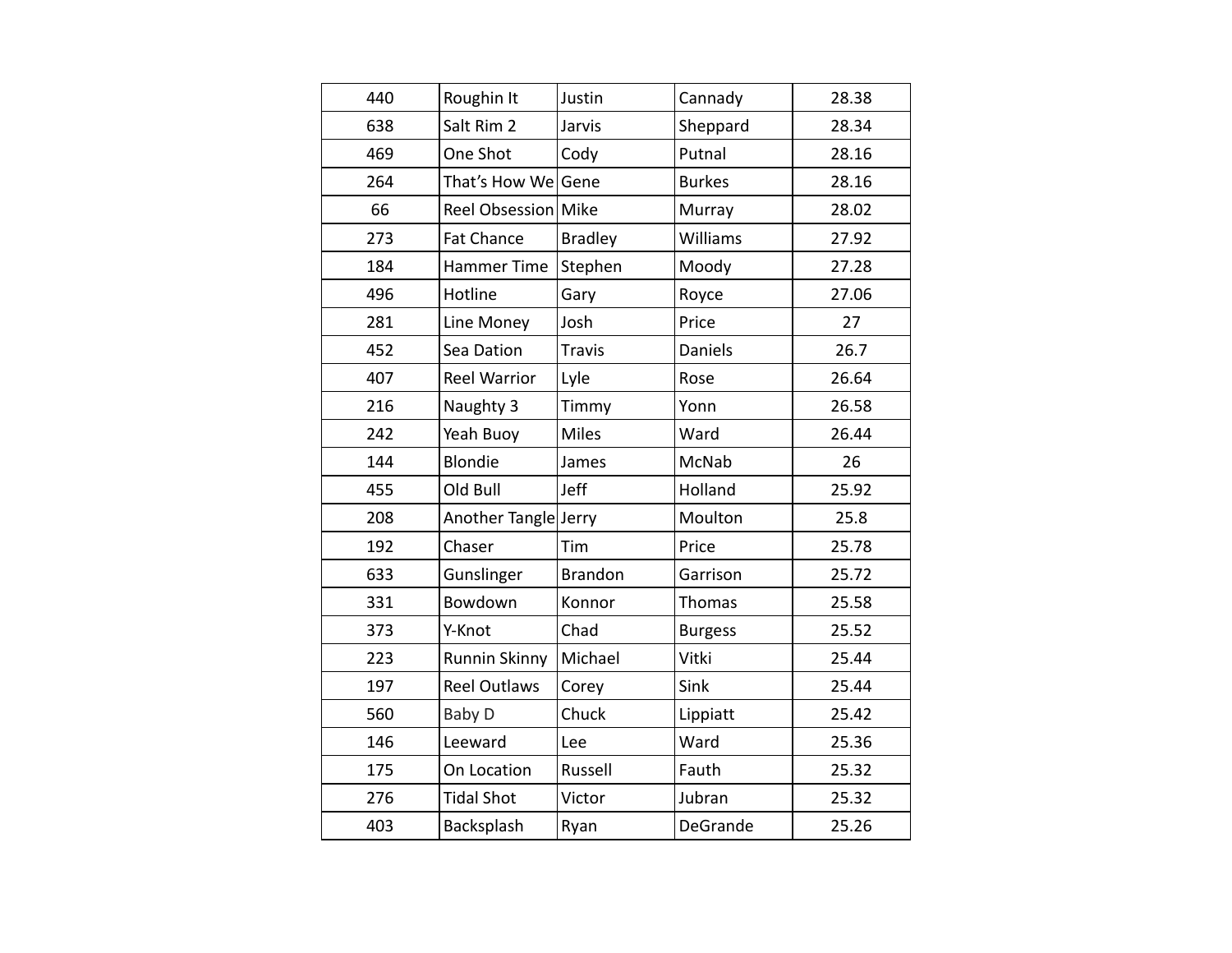| 602          | <b>Total Chaos</b>            | Jason          | Solano        | 24.96 |
|--------------|-------------------------------|----------------|---------------|-------|
| 6            | On the Line                   | Kyle           | Stephenson    | 24.84 |
| 222          | Second Chance Heather         |                | Way           | 24.66 |
| 329          | Live Action                   | David          | Sohm          | 24.56 |
| 25           | Fishocity                     | Joshua         | Generazio     | 24.36 |
| 529          | Overruled                     | Bobby          | Markwalter    | 24.16 |
| 507          | <b>Reel Head</b>              | Adam           | Lane          | 24.08 |
| 543          | Team Yellowfin                | Ryan           | Keith         | 23.94 |
| 555          | Lucy Too                      | Steve          | Shaw          | 23.7  |
| 506          | Local 49                      | David          | Hedrick       | 23.68 |
| 292          | Tax Man                       | <b>Brandon</b> | Duffy         | 23.4  |
| 17           | <b>Turf Tender</b>            | Joey           | Flinchbaugh   | 23.32 |
| 423          | Miss Barbie                   | Kevin          | Wade          | 23.2  |
| 317          | <b>Boiled Sea Nuts Robbie</b> |                | Coleman       | 23.14 |
| 554          | Double K                      | Kevin          | Faver         | 22.98 |
| 380          | <b>Bella Too</b>              | Ricky          | Raleigh       | 22.8  |
| $\mathbf{1}$ | <b>Burnin Daylight Steve</b>  |                | Pickett       | 22.66 |
| 226          | Seaworx Fishing Ken           |                | Maszy         | 22.54 |
| 632          | Pole Dancer                   | Daneil         | Lowe          | 22.48 |
| 31           | SS No Clue                    | Joe            | Tringali      | 22.46 |
| 488          | Nautic Mile                   | Tyler          | Carr          | 22.4  |
| 287          | Good Life                     | Colby          | Hollingsworth | 22.36 |
| 97           | She Gotta Weig Mike           |                | <b>Best</b>   | 22.3  |
| 38           | <b>Dixie</b>                  | William        | Goodling      | 22.26 |
| 606          | Beavers Tree Se Devin         |                | Beaver        | 22.16 |
| 301          | <b>Bottom Line</b>            | Steven         | Earle         | 22.16 |
| 145          | The Mooner                    | Lee            | Moon          | 22.08 |
|              |                               |                |               |       |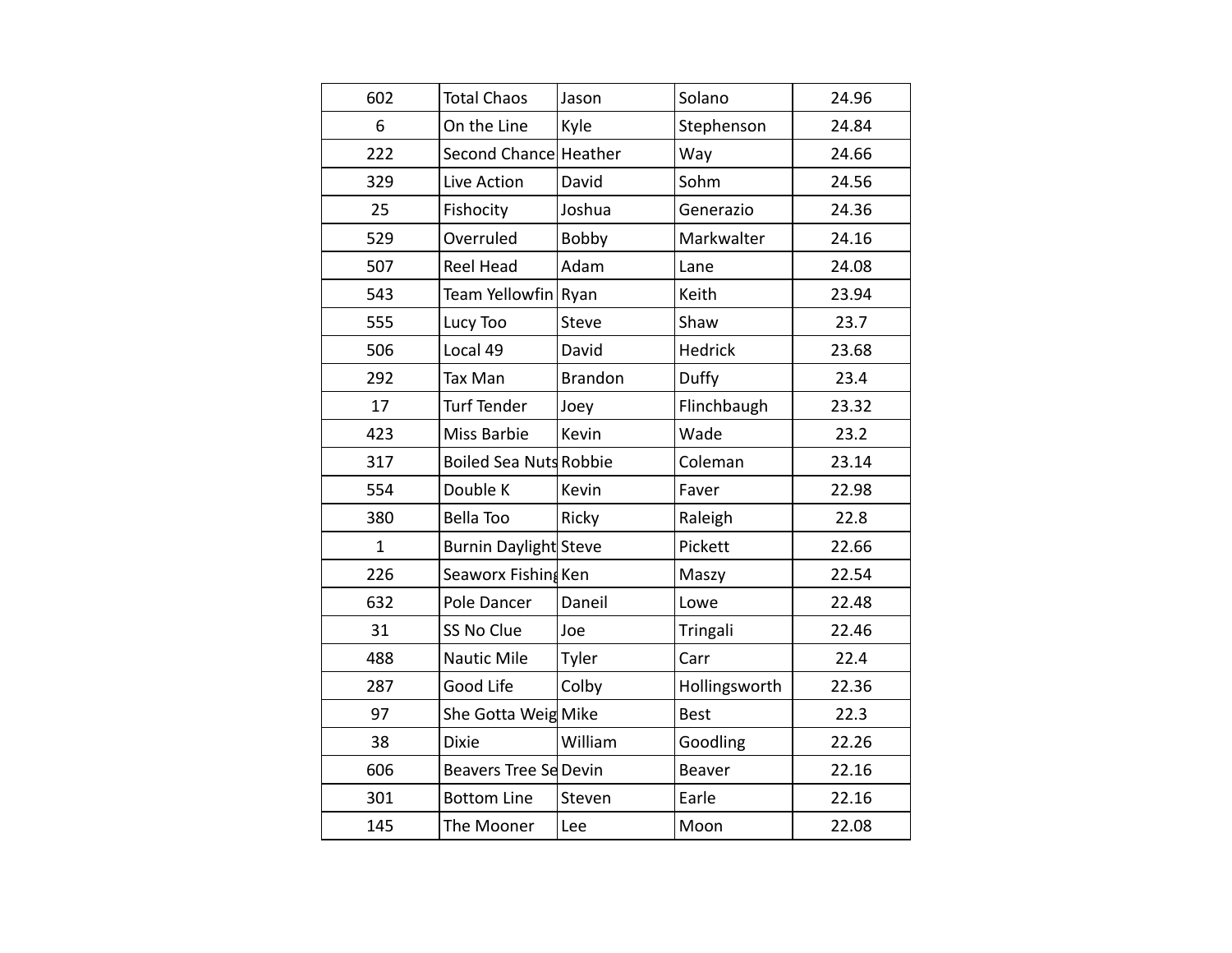| 439            | Lank                    | Lance   | Dostie         | 21.68 |
|----------------|-------------------------|---------|----------------|-------|
| 539            | <b>Sugar Daddy</b>      | Jud     | Bennett        | 21.54 |
| 5              | <b>Four Reel</b>        | Hayden  | Englert        | 21.52 |
| 167            | <b>First Due</b>        | Chris   | Stewart        | 21.42 |
| 120            | Hoos on First           | Gary    | Terrell        | 21.38 |
| 444            | Second Wife             | John    | <b>Bullard</b> | 21.34 |
| 622            | Divergent               | James   | Brogden        | 21.34 |
| 620            | Boseaphus               | Sean    | Sheridan       | 21.3  |
| 614            | <b>Reel Destiny</b>     | Richard | <b>Bradley</b> | 21.16 |
| $\overline{2}$ | The Legend              | Jimmy   | Laidler        | 21    |
| 250            | Lil Mule                | Ken     | Faulk          | 20.96 |
| 95             | <b>Water Damage</b>     | Mike    | Lilly          | 20.94 |
| 256            | Plumb Crazy             | Jeff    | Sabaka         | 20.9  |
| 203            | Boomerang               | John    | Griffin        | 20.64 |
| 410            | H.O.Sea                 | Johnny  | Lunsford       | 20.64 |
| 334            | Double Play             | Jeremy  | <b>Brand</b>   | 20.46 |
| 72             | Reelentless             | Mark    | Neu            | 20.4  |
| 76             | Off the Deep En Andrew  |         | Castleman      | 20.22 |
| 302            | <b>Reel Moons</b>       | John    | Moon           | 20.18 |
| 472            | Team SeaVee             | David   | Ward           | 20    |
| 44             | Living the Dreal Darrin |         | Willingham     | 20    |
| 402            | <b>Takin Schatz</b>     | Austin  | Schatz         | 19.82 |
| 599            | Dats Right              | Toby    | <b>Sims</b>    | 19.8  |
| 332            | Weed Line               | Jordan  | Johnson        | 19.66 |
| 433            | <b>Outta Site</b>       | Ryan    | Linsley        | 19.56 |
| 366            | Cash-N-Keri             | Chris   | Halter         | 19.44 |
| 221            | Jack in the Boat Mike   |         | Richardson     | 19.24 |
|                |                         |         |                |       |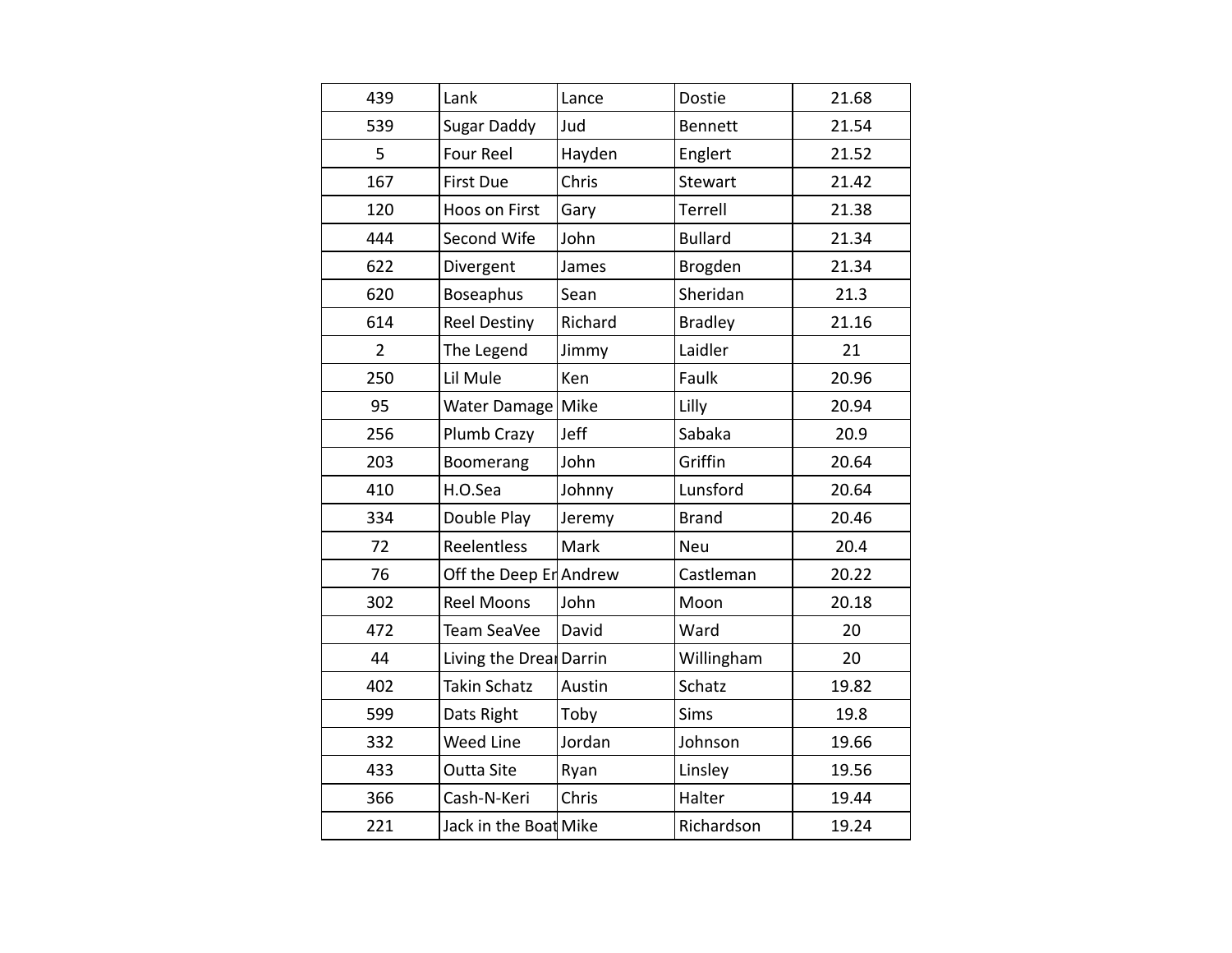| 23  | Chum On                 | Marcus        | Carter         | 19    |
|-----|-------------------------|---------------|----------------|-------|
| 474 | Loose Cannon            | Luke          | Anderson       | 18.94 |
| 311 | <b>Whippin Post</b>     | Drew          | Castle         | 18.7  |
| 398 | Excalibur               | Ryan          | Marsh          | 18.68 |
| 348 | Reel Intentions JT      |               | Rawlings       | 18.4  |
| 229 | Southbound &            | Chad          | Ruziskey       | 18.38 |
| 546 | <b>Bailey Insurance</b> | <b>Travis</b> | Cummings       | 18.34 |
| 519 | <b>Busy Bee</b>         | Scott         | <b>Blunk</b>   | 18.3  |
| 247 | Loaner                  | Tom           | Kurosko        | 18.26 |
| 576 | <b>Reel Outlaw</b>      | Kenneth       | Hall           | 18.26 |
| 559 | Namey                   | Daniel        | Namey          | 18.22 |
| 34  | <b>Getting Jiggy</b>    | Sage          | Hunter         | 18.2  |
| 274 | Daddy Wahoo J James     |               | Valentine      | 18.16 |
| 337 | <b>Big Bobberz</b>      | Trina         | Polkey         | 18.1  |
| 492 | Luckybird               | Robert        | Holmquist      | 18.02 |
| 3   | <b>Heathens</b>         | Joe           | Heath          | 17.9  |
| 21  | <b>Team Hoodz</b>       | Jeff          | Sowell         | 17.46 |
| 115 | Boaty McBoat Flason     |               | <b>Stables</b> | 17.3  |
| 12  | Catchin On              | <b>Rick</b>   | Milliken       | 17.3  |
| 581 | First City Charte Zack  |               | <b>Timmons</b> | 17    |
| 165 | Chasin Fin              | George        | Fenwick        | 16.7  |
| 278 | Knot Salty              | Chris         | Turner         | 16.34 |
| 300 | Round 2                 | Joseph        | Wallis         | 16.3  |
| 608 | <b>Reel Broke</b>       | Mark          | Strickland     | 16.26 |
| 478 | <b>Regardless</b>       | Jeremy        | Alvarez        | 16.26 |
| 479 | The Breeze              | David         | <b>Ricks</b>   | 16.04 |
| 459 | <b>Bone Fisher</b>      | Andrew        | Virtuoso       | 15.96 |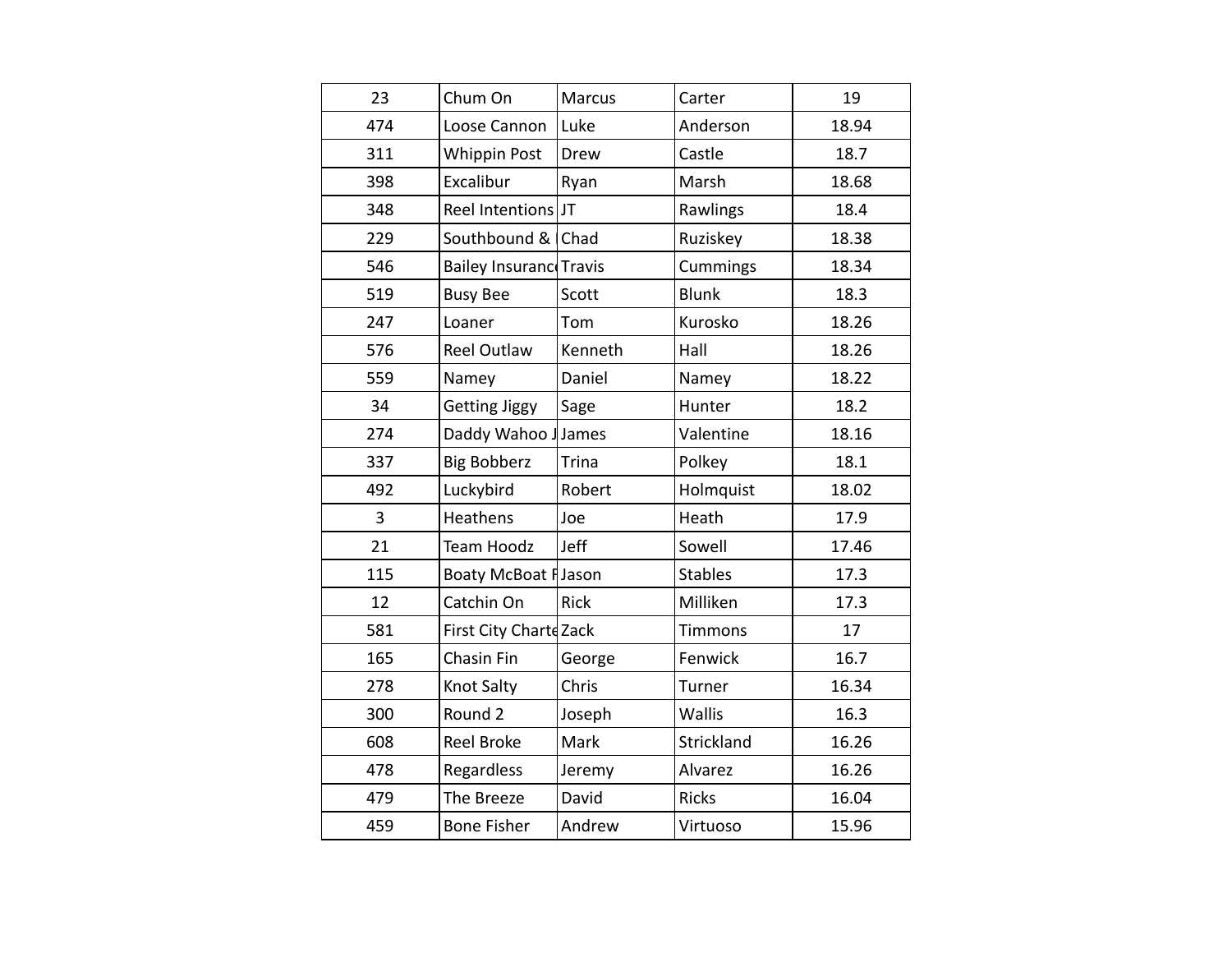| 527 | Knot Salty            | Logan          | Robertson     | 15.82 |
|-----|-----------------------|----------------|---------------|-------|
| 262 | <b>Blondie 2</b>      | James          | McNab         | 15.78 |
| 84  | Rooke                 | Allan          | Roberts       | 15.76 |
| 116 | <b>Reel Pleasure</b>  | Trent          | Hobbie        | 15.54 |
| 162 | Overtime              | Heath          | Woods         | 15.38 |
| 291 | Hardee Pardee         | Sean           | Hardee        | 15.32 |
| 537 | Reel Emergency        | Kevin          | McCaffrey     | 15.32 |
| 330 | 38 Special            | Devin          | Durance       | 15.06 |
| 556 | <b>Lost Profits</b>   | <b>Steve</b>   | Stratton      | 15    |
| 140 | Chum Dumpste          | Cody           | <b>Tobias</b> | 14.94 |
| 562 | N2Deep                | Nykki          | <b>Burres</b> | 14.92 |
| 612 | Outta-Line            | John           | Jenkins       | 14.44 |
| 22  | Footloose             | Chris          | Foote         | 14.2  |
| 227 | <b>Reel Hungry</b>    | <b>Travis</b>  | Carter        | 14.2  |
| 531 | <b>Tight Lines</b>    | John           | Warren        | 14.12 |
| 94  | <b>Liberty Risk</b>   | Andy           | Carlson       | 13.94 |
| 19  | Sandy Bottom          | Don            | Hollingsworth | 13.7  |
| 437 |                       | Charles        | Prizzia       | 13.62 |
| 443 | The Runner            | Philip         | Overby        | 13.42 |
| 161 | Fish Jax              | Chris          | Shultz        | 13.3  |
| 445 | Grey Area             | <b>Tate</b>    | Spalding      | 13.24 |
| 435 | Lily Pad              | Kevin          | Carlisle      | 13.14 |
| 284 | Knot Yours            | Donnie         | May           | 13.12 |
| 108 | Prop Circles          | Chuck          | Allessandro   | 12.98 |
| 627 | Catch It              | Nicky          | Ehart         | 12.58 |
| 577 | <b>Blind Squirrel</b> | <b>Brandon</b> | <b>Bosier</b> | 12.56 |
| 327 | <b>Butt Naked</b>     | George         | Algiere       | 12.3  |
|     |                       |                |               |       |